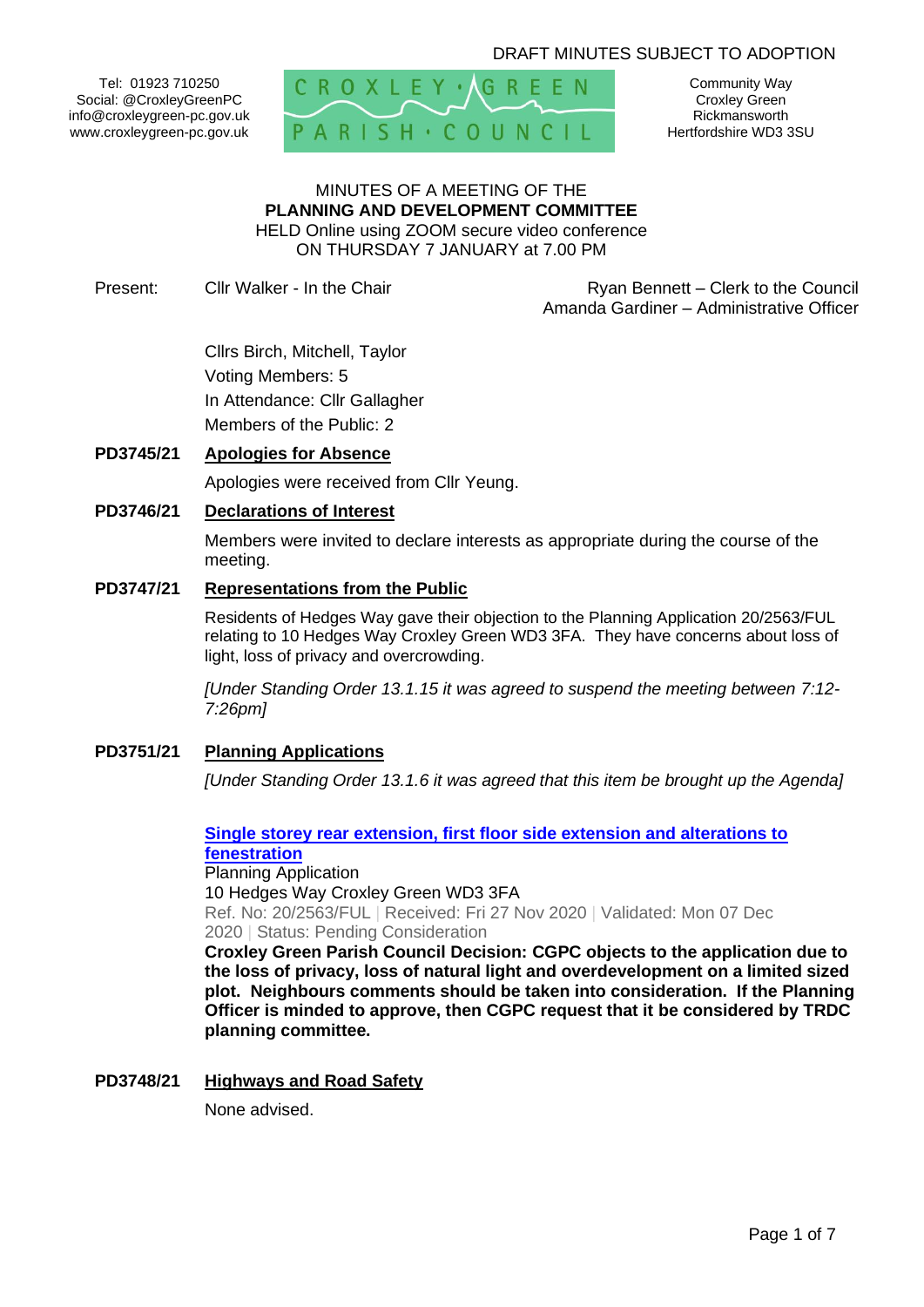# **PD3749/21 Minutes**

The Minutes to be considered were those of the Thursday 3 and Tuesday 15 December 2020.

## **Resolved:**

• That the Minutes of the meeting held on Thursday 3 and Tuesday 15 December 2020 be approved and signed by the Chairman**.**

## **PD3750/21 Matters Arising**

There were no matters arising.

## **PD3751/21 Planning Applications**

In the following applications "NGFO" means No Grounds For Objection:

**[Demolition of existing lean-to extension and utility room, construction of a](https://www3.threerivers.gov.uk/online-applications/applicationDetails.do?activeTab=summary&keyVal=QL7VLGQFLKF00&prevPage=inTray)  [single storey side and rear extension to include a store, utility room and ground](https://www3.threerivers.gov.uk/online-applications/applicationDetails.do?activeTab=summary&keyVal=QL7VLGQFLKF00&prevPage=inTray)  [floor WC](https://www3.threerivers.gov.uk/online-applications/applicationDetails.do?activeTab=summary&keyVal=QL7VLGQFLKF00&prevPage=inTray)**

Planning Application 11 Grove Crescent Croxley Green WD3 3JT Ref. No: 20/2689/FUL | Received: Mon 14 Dec 2020 | Validated: Mon 14 Dec 2020 | Status: Pending Consideration

**Croxley Green Parish Council Decision: NGFO subject to neighbours' comments and materials to match existing**

**[Demolition of existing conservatory and construction of single storey rear](https://www3.threerivers.gov.uk/online-applications/applicationDetails.do?activeTab=summary&keyVal=QLDFPBQFLLK00&prevPage=inTray)  [extension, conversion of existing garage into habitable accommodation and](https://www3.threerivers.gov.uk/online-applications/applicationDetails.do?activeTab=summary&keyVal=QLDFPBQFLLK00&prevPage=inTray)  [alterations to fenestration](https://www3.threerivers.gov.uk/online-applications/applicationDetails.do?activeTab=summary&keyVal=QLDFPBQFLLK00&prevPage=inTray)** Planning Application

16 New Road Croxley Green WD3 3EL Ref. No: 20/2705/FUL | Received: Tue 15 Dec 2020 | Validated: Tue 15 Dec 2020 | Status: Pending Consideration

**Croxley Green Parish Council Decision: NGFO, suggest 25% of the garden is retained in line with Neighbourhood Plan 5.7 Aim 12.**

**[Two storey and single storey rear extension.](https://www3.threerivers.gov.uk/online-applications/applicationDetails.do?activeTab=summary&keyVal=QLBKZNQFLL200&prevPage=inTray)**

Planning Application 270 Watford Road Croxley Green WD3 3DD Ref. No: 20/2697/FUL | Received: Mon 14 Dec 2020 | Validated: Mon 14 Dec 2020 | Status: Pending Consideration

**Croxley Green Parish Council Decision: NGFO subject to neighbours' comments.**

**[Two storey side extension with associated alterations to garage, single rear](https://www3.threerivers.gov.uk/online-applications/applicationDetails.do?activeTab=summary&keyVal=QLH513QFLMM00&prevPage=inTray)  [extension and render](https://www3.threerivers.gov.uk/online-applications/applicationDetails.do?activeTab=summary&keyVal=QLH513QFLMM00&prevPage=inTray)**

#### Planning Application

2 Richmond Way Croxley Green WD3 3SE Ref. No: 20/2725/FUL | Received: Thu 17 Dec 2020 | Validated: Thu 17 Dec 2020 | Status: Pending Consideration

**Croxley Green Parish Council Decision: NGFO subject to neighbours' comments and materials to match existing**

**[Loft conversion including hip-to-gable extension, front and rear dormer](https://www3.threerivers.gov.uk/online-applications/applicationDetails.do?activeTab=summary&keyVal=QKG3PZQFLE800&prevPage=inTray)  [windows and alterations to fenestration](https://www3.threerivers.gov.uk/online-applications/applicationDetails.do?activeTab=summary&keyVal=QKG3PZQFLE800&prevPage=inTray)** Planning Application 121 Frankland Road Croxley Green WD3 3AS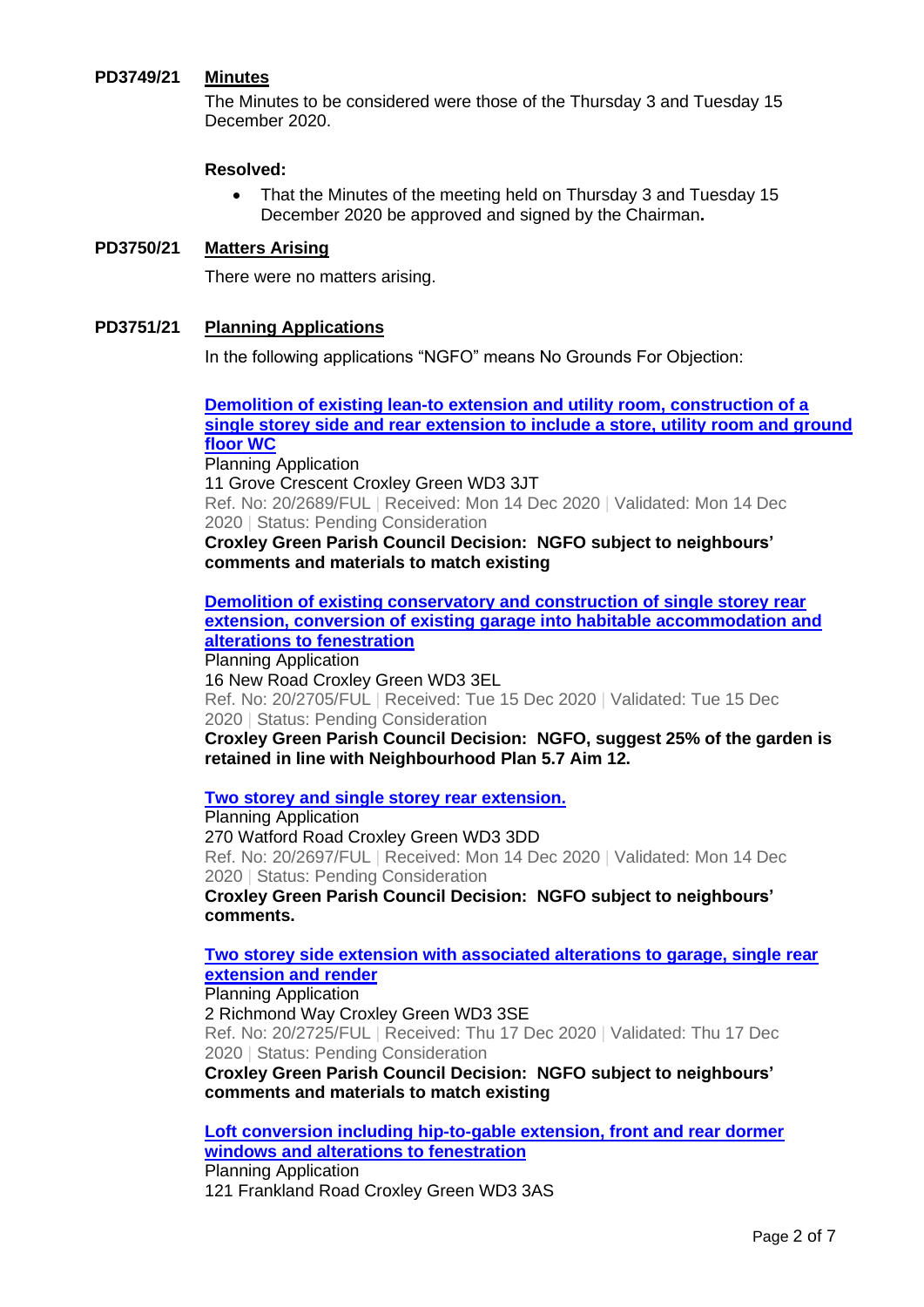Ref. No: 20/2561/FUL | Received: Fri 27 Nov 2020 | Validated: Wed 16 Dec 2020 | Status: Pending Consideration

**Croxley Green Parish Council Decision: CGPC objects to the front dormer and the gable end as they do not comply with the Neighbourhood Plan CA2. Recommend Dutch Hip or similar. If the Planning Officer is minded to approve, CGPC do not request it called into Committee.**

*[At this point the Chairman lost connection to the Zoom meeting. Vice-Chairman, Cllr Mitchell, chaired the meeting for the above application]*

**[Single storey rear extension and insertion of first floor and loft floor dormer](https://www3.threerivers.gov.uk/online-applications/applicationDetails.do?activeTab=summary&keyVal=QL4HDCQFLJO00&prevPage=inTray)  [windows to rear](https://www3.threerivers.gov.uk/online-applications/applicationDetails.do?activeTab=summary&keyVal=QL4HDCQFLJO00&prevPage=inTray)**

Planning Application 65 Copthorne Road Croxley Green WD3 4AH Ref. No: 20/2674/FUL | Received: Thu 10 Dec 2020 | Validated: Thu 17 Dec 2020 | Status: Pending Consideration **Croxley Green Parish Council Decision: NGFO**

#### **[Construction of detached garage](https://www3.threerivers.gov.uk/online-applications/applicationDetails.do?activeTab=summary&keyVal=QLKUIXQFLOG00&prevPage=inTray)**

Planning Application Halewood Cottage The Green Croxley Green WD3 3HT Ref. No: 20/2764/FUL | Received: Mon 21 Dec 2020 | Validated: Mon 21 Dec 2020 | Status: Pending Consideration

**Croxley Green Parish Council Decision: CGPC object to the application, due to the scale, form and adverse impact on the special historic character of the property.**

### **[Listed Building Consent: Construction of detached garage](https://www3.threerivers.gov.uk/online-applications/applicationDetails.do?activeTab=summary&keyVal=QLKUJ5QFLOH00&prevPage=inTray)**

Planning Application Halewood Cottage The Green Croxley Green WD3 3HT Ref. No: 20/2765/LBC | Received: Mon 21 Dec 2020 | Validated: Mon 21 Dec 2020 | Status: Pending Consideration

**Croxley Green Parish Council Decision: CGPC object to the application, due to the scale, form and adverse impact on the special historic character of the property.**

#### **[Two storey side extension and alterations to rear extension](https://www3.threerivers.gov.uk/online-applications/applicationDetails.do?activeTab=summary&keyVal=QLH505QFLMI00&prevPage=inTray)**

Planning Application 15 Harvey Road Croxley Green WD3 3BN Ref. No: 20/2723/FUL | Received: Thu 17 Dec 2020 | Validated: Wed 23 Dec 2020 | Status: Pending Consideration

**Croxley Green Parish Council Decision: CGPC objects to the hip to gable end and question the need for it. If the applicant requests a gable end, CGPC suggest a dutch hip to conform with Neighbourhood Plan CA2 and to match adjoining property.**

## **PD3752/21** Recent Decisions by Three Rivers District Council

Cllr Mitchell informed the Committee that the Parish Council did not receive advance notice of the updated plans for The Windmill, which were considered at the TRDC Planning Committee. Cllr Mitchell informed Members of the TRDC Planning Committee of his disappointment that updated plans for the Windmill had not been sent to Croxley Green Parish Council to review before the TRDC Planning Meeting.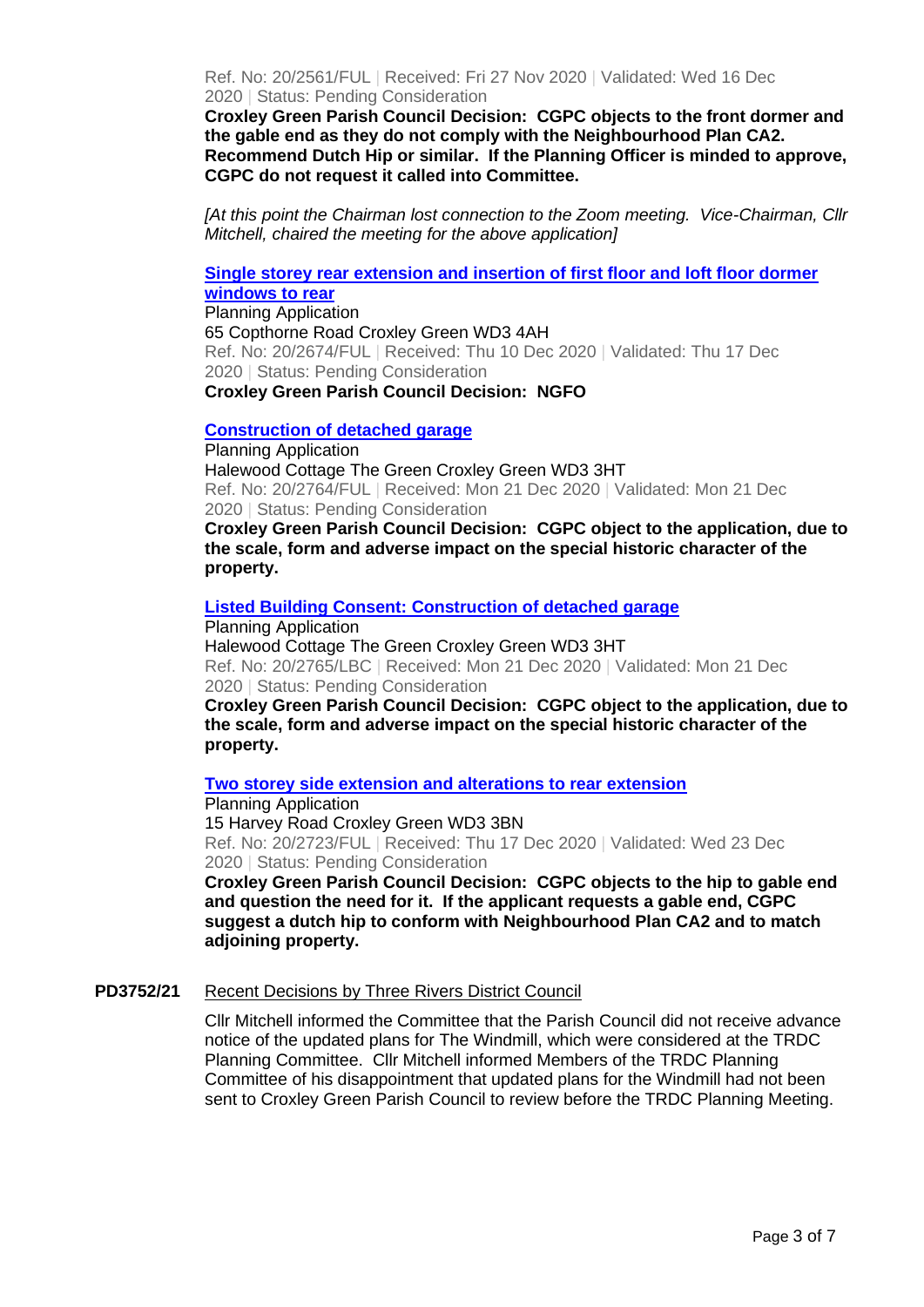# **Approved**

| <b>Application:</b>                            | <b>Listed Building Consent: Various repair works to property</b><br>including brick repairs, window moulds, cap and garage                                                                                                                                                                                                                           |
|------------------------------------------------|------------------------------------------------------------------------------------------------------------------------------------------------------------------------------------------------------------------------------------------------------------------------------------------------------------------------------------------------------|
| <b>Address:</b>                                | repairs<br>The Windmill 34 Windmill Drive Croxley Green<br>Rickmansworth Hertfordshire WD3 3FD                                                                                                                                                                                                                                                       |
| <b>Application No:</b><br><b>CGPC Decision</b> | 20/2036/LBC<br>CGPC noted the Listed Building Consent. Conservation<br>Officer should be satisfied that the development of this<br>historic building in Croxley Green complies with the Listed<br>Building status.                                                                                                                                   |
| <b>TRDC Decision</b>                           | Approved                                                                                                                                                                                                                                                                                                                                             |
| <b>Application:</b>                            | Construction of two storey side extension, single storey<br>front and rear extensions, changes to roof form, and<br>installation of balcony and demolition of existing<br>outbuildings and construction of new outbuilding and<br>hardstanding                                                                                                       |
| <b>Address:</b>                                | The Windmill 34 Windmill Drive Croxley Green<br>Rickmansworth Hertfordshire WD3 3FD                                                                                                                                                                                                                                                                  |
| <b>Application No:</b><br><b>CGPC Decision</b> | 20/2046/FUL<br>CGPC is concerned about the scale of the proposed<br>development. Request the Conservation Officer considers<br>the overmassing on site. Due to the building's historic<br>nature, CGPC request that the application is called into<br>Committee.                                                                                     |
| <b>TRDC Decision</b>                           | Approved                                                                                                                                                                                                                                                                                                                                             |
| <b>Application:</b>                            | <b>Listed Building Consent: Alterations to existing two storey</b><br>side extension, erection of single storey extensions<br>including glazed link, reinstatement of external elevated<br>walkway and change to the roof form on The Windmill and<br>the demolition of existing outbuildings and construction of<br>new outbuilding and patio areas |
| <b>Address:</b><br><b>Application No:</b>      | The Windmill 34 Windmill Drive Croxley Green<br>Rickmansworth Hertfordshire WD3 3FD<br>20/2047/LBC                                                                                                                                                                                                                                                   |
| <b>CGPC Decision</b>                           | CGPC noted the Listed Building Consent. Conservation<br>Officer should be satisfied that the development of this<br>historic building in Croxley Green complies with the Listed<br>Building status.                                                                                                                                                  |
| <b>TRDC Decision</b>                           | Approved                                                                                                                                                                                                                                                                                                                                             |
| <b>Application:</b>                            | Demolition of the existing conservatory and rear projection,<br>erection of single-storey rear and side extensions,<br>conversion of garage to habitable use, and associated<br>external patio/fence works                                                                                                                                           |
| <b>Address:</b>                                | 48 Kenilworth Drive Croxley Green WD3 3NW                                                                                                                                                                                                                                                                                                            |
| <b>Application No:</b>                         | 20/2214/FUL                                                                                                                                                                                                                                                                                                                                          |
| <b>CGPC Decision</b>                           | NGFO subject to neighbour comments and materials<br>match existing                                                                                                                                                                                                                                                                                   |
| <b>TRDC Decision</b>                           | Approved                                                                                                                                                                                                                                                                                                                                             |
| <b>Application:</b>                            | Demolition of existing rear conservatory and erection of<br>single storey rear/side extension                                                                                                                                                                                                                                                        |
| <b>Address:</b>                                | 75 Manor Way Croxley Green WD3 3LU                                                                                                                                                                                                                                                                                                                   |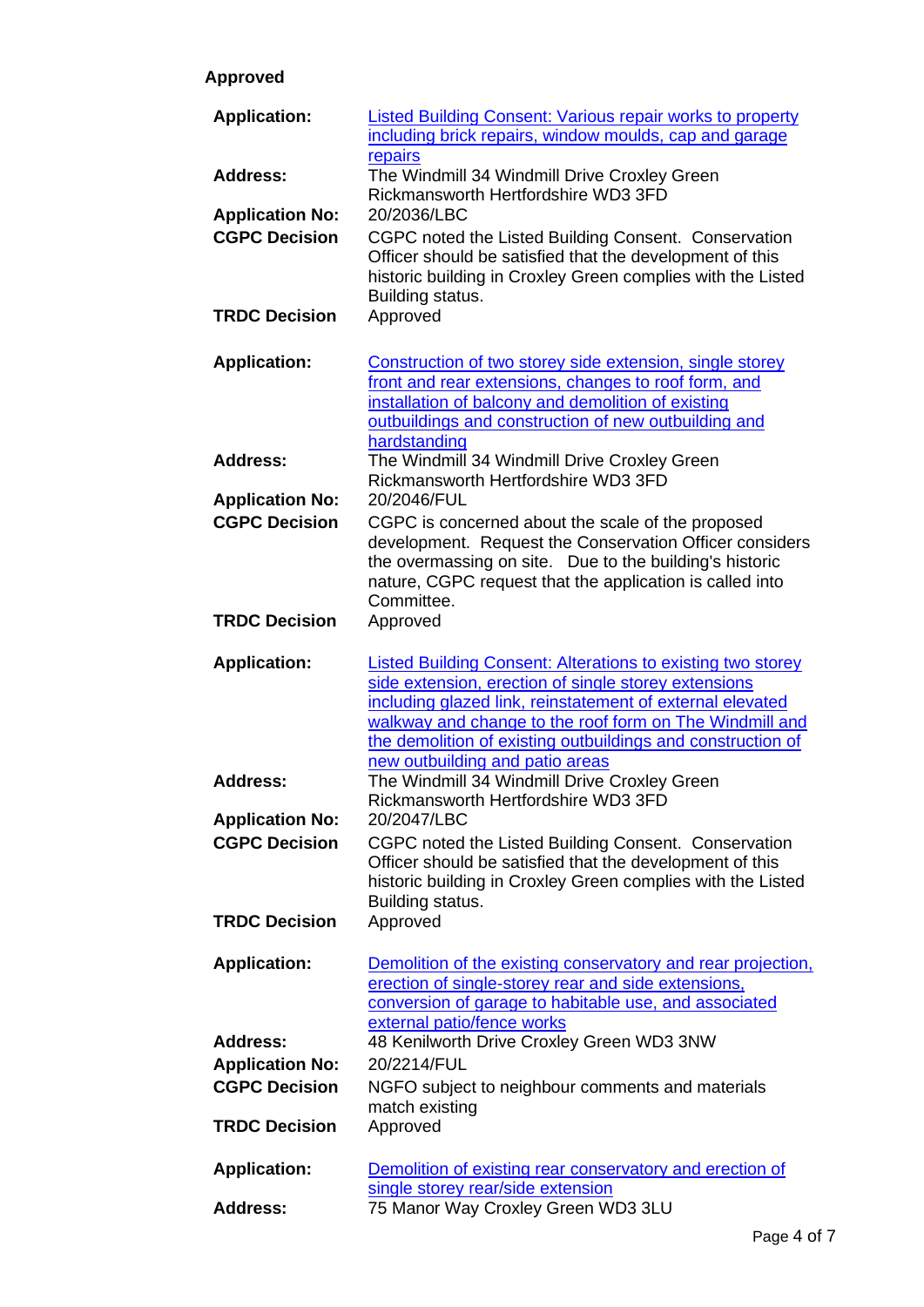| <b>Application No:</b> | 20/2320/FUL                                                       |
|------------------------|-------------------------------------------------------------------|
| <b>CGPC Decision</b>   | <b>NGFO</b>                                                       |
| <b>TRDC Decision</b>   | Approved                                                          |
| <b>Application:</b>    | Single storey front, side and rear extension and loft             |
|                        | conversion including hip to gable roof enlargement, front         |
|                        | and rear dormer windows and front rooflights                      |
| <b>Address:</b>        | 5 Rochester Way Croxley Green WD3 3NE                             |
| <b>Application No:</b> | 20/2092/FUL                                                       |
|                        |                                                                   |
| <b>CGPC Decision</b>   | <b>NGFO</b>                                                       |
| <b>TRDC Decision</b>   | Approved                                                          |
| <b>Application:</b>    | Part single, part two storey side and rear extensions             |
| <b>Address:</b>        | 4 Durrants Drive Croxley Green Rickmansworth                      |
|                        | Hertfordshire WD3 3NP                                             |
| <b>Application No:</b> | 20/2325/FUL                                                       |
| <b>CGPC Decision</b>   | NGFO draw the planning officers attention to the                  |
|                        | neighbours comments re 45 degree angle and materials              |
|                        | should match existing.                                            |
| <b>TRDC Decision</b>   | Approved                                                          |
|                        |                                                                   |
| <b>Application:</b>    | Listed Building Consent: Construction of an outbuilding           |
| <b>Address:</b>        | Croxley House The Green Croxley Green WD3 3JB                     |
| <b>Application No:</b> | 20/2366/LBC                                                       |
| <b>CGPC Decision</b>   | Noted the LBC                                                     |
| <b>TRDC Decision</b>   | Approved                                                          |
|                        |                                                                   |
| <b>Application:</b>    | <b>Construction of an outbuilding</b>                             |
| <b>Address:</b>        | Croxley House The Green Croxley Green Rickmansworth               |
|                        | Hertfordshire WD3 3JB                                             |
| <b>Application No:</b> | 20/2371/FUL                                                       |
| <b>CGPC Decision</b>   | <b>NGFO</b>                                                       |
| <b>TRDC Decision</b>   | Approved                                                          |
|                        |                                                                   |
| <b>Refused</b>         |                                                                   |
|                        |                                                                   |
| <b>Application:</b>    | <u>Two storey side extension to existing dwelling, demolition</u> |
|                        | of existing garage, subdivision of site and construction of a     |
|                        | new detached two storey dwelling                                  |
| Address:               | 12 Manor Way Croxley Green WD3 3LY                                |
| <b>Application No:</b> | 20/2003/FUL                                                       |
| <b>CGPC Decision</b>   | CGPC object to the application for the following reasons          |
|                        | Total overdevelopment of the site, back garden                    |
|                        | development.                                                      |
|                        | Does not meet CGPC Neighbourhood Plan                             |
|                        | Is out of character with Character Area 7 of the                  |
|                        | Neighbourhood Plan                                                |
|                        | If the Planning Officer is minded to approve, then CGPC           |
|                        | request that it be considered by TRDC planning                    |
|                        | committee.                                                        |
| <b>TRDC Decision</b>   | Refused                                                           |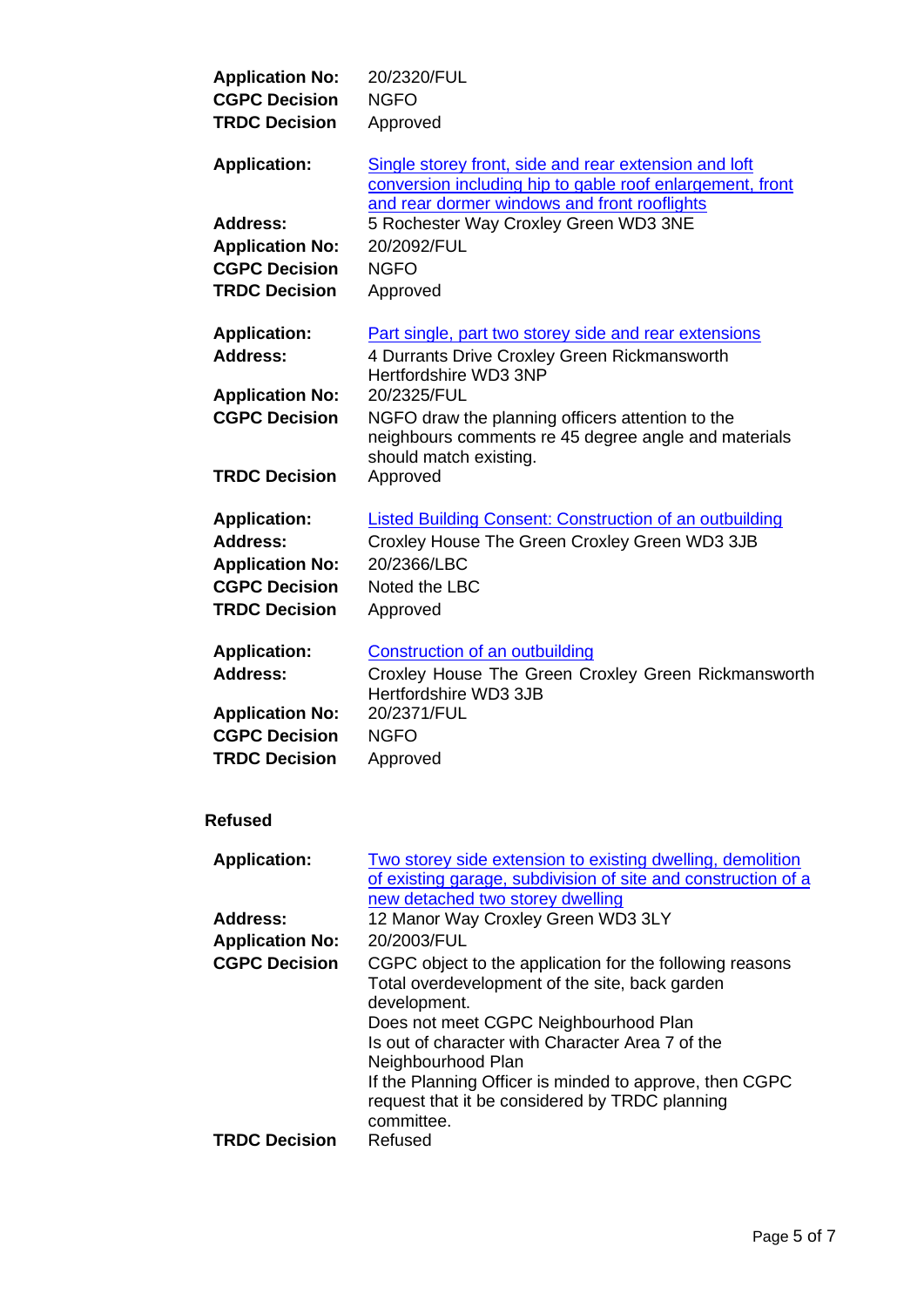# **Withdrawn**

| <b>Application:</b>    | <b>Construction of front dormer window</b>                                                                                                                                                                                                                                                                   |
|------------------------|--------------------------------------------------------------------------------------------------------------------------------------------------------------------------------------------------------------------------------------------------------------------------------------------------------------|
| <b>Address:</b>        | 62 Barton Way Croxley Green Rickmansworth<br>Hertfordshire WD3 3QA                                                                                                                                                                                                                                           |
| <b>Application No:</b> | 20/2149/FUL                                                                                                                                                                                                                                                                                                  |
| <b>CGPC Decision:</b>  | CGPC objects to the application as there are no front<br>dormers on any of the properties in Barton Way and this<br>will change the street scene and is not compliant with CA2<br>of the Neighbourhood Plan. If the Planning Officer is<br>minded to approve, we do not request it called into<br>Committee. |
| <b>TRDC Decision:</b>  | Withdrawn on 16/12/2020                                                                                                                                                                                                                                                                                      |
| <b>Application:</b>    | Two storey side extension with associated alterations to<br>garage, single rear extension, loft conversion including hip<br>to gable roof alterations, rear dormer, front rooflight and<br>alterations to external materials to be render.                                                                   |
| Address:               | 2 Richmond Way Croxley Green WD3 3SE                                                                                                                                                                                                                                                                         |
| <b>Application No:</b> | 20/2070/FUL                                                                                                                                                                                                                                                                                                  |
| <b>CGPC Decision:</b>  | CGPC object to the application for the following reasons<br>materials must match existing and should be the same as<br>the neighbouring property.                                                                                                                                                            |
|                        | garage should not encroach beyond the original building<br>line.                                                                                                                                                                                                                                             |
|                        | If the Planning Officer is minded to approve, then CGPC<br>request that it be considered by TRDC planning<br>committee.                                                                                                                                                                                      |
| <b>TRDC Decision:</b>  | Withdrawn on 16/12/2020                                                                                                                                                                                                                                                                                      |

# **PD3753/21 Appeals Against Planning Decisions**

19/1923OUT 2 Canterbury Way. Written notification was received from TRDC that this application has been referred to the Planning Inspectorate for appeal 20/0006/REF and will be heard on 6 January 2021.

**PD3754/21 Update on Recent Objections**

None Advised.

# **PD3755/21 Budget 2021/22**

Members made no changes to the Budget which was supplied with the Agenda.

## **Resolved:**

• That the P&D Budget for 2021/22, a total of £8,250, is put forward to Council for approval.

# **PD3756/21 Review of Community Bus Operations**

The Administrative Officer gave a verbal update on the Community Bus service run on Friday 11<sup>th</sup> and 18<sup>th</sup> December 2020. Chairman advised Members that following government guidance against non-essential travel effective 5 January 2021, the bus service is suspended. Date to resume the service will be after current lockdown ends and government advise that non-essential travel is permitted.